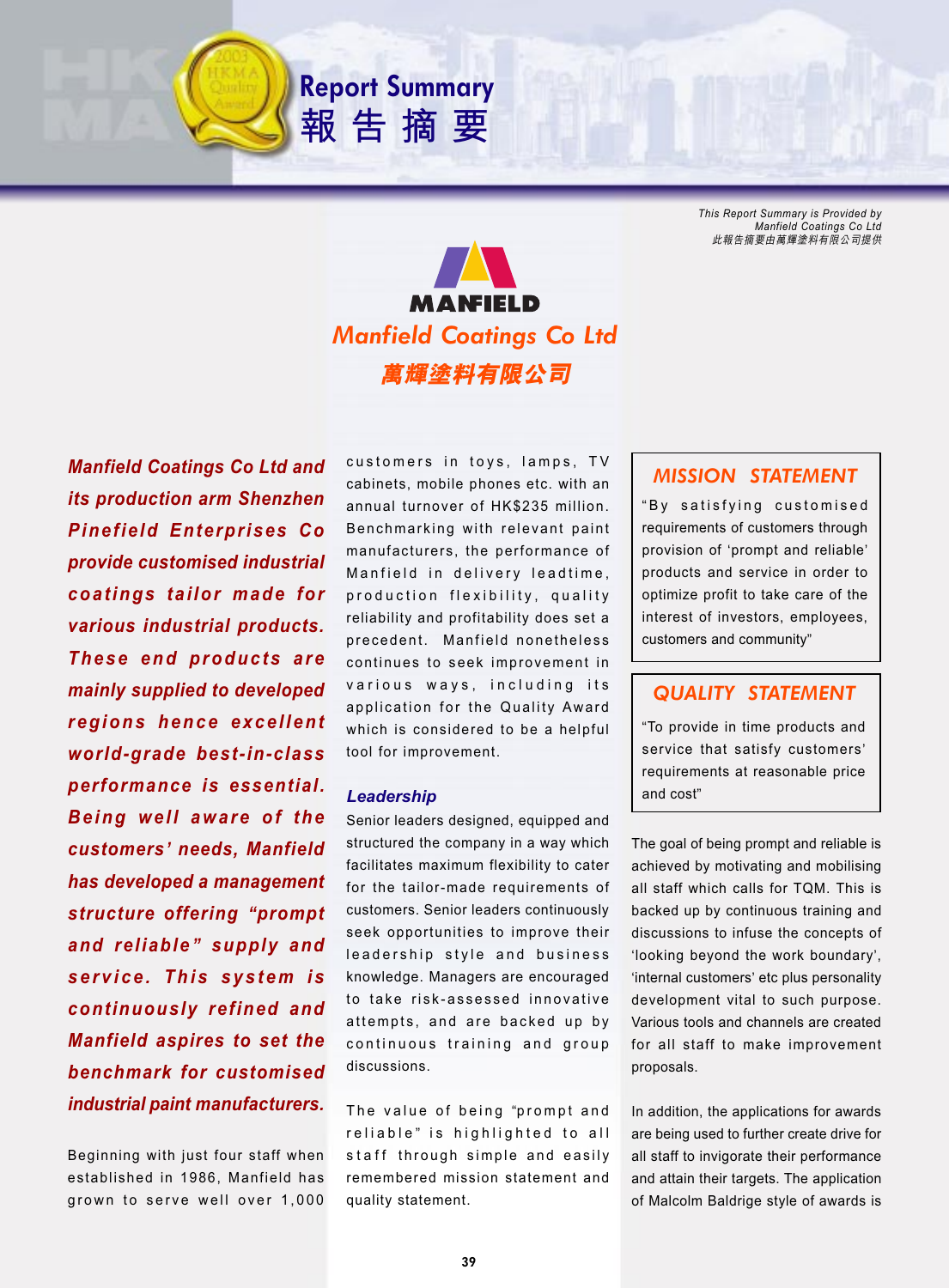considered as one level above our previous awards which is more oriented towards quality of products and service.

### *Strategy Development*

Data and requirements of customers are regularly assembled through frequent visits to various customers. Such information and analysis flow systematically through joint department meetings enabling fact-based strategy development. Yearly objectives are identified for sales, service, product, innovation and quality aspects.

To expedite the development of strategic partnership through joint venture with European and Japanese paint manufacturers allow rapid expansion into new market sectors, such as kitchenwares and mobile phones. Action plans for technology and production transfer are well scheduled and executed, backed up by adequate resource plans.

## *Customer and Market Focus*

Frequent visits are made by various departments calling at different functions and levels of customers. Technicians usually accompany the salesmen during key meetings. Such multi-tier contact ensures that the collected customer

information is direct, first hand and complete. Information is channeled and analysed in joint department meetings before being presented to senior management for policy discussion.

**Report Summary**

報告摘要

There are dedicated personnel and procedures to handle customer enquiries and complaints. Customer satisfaction and loyalty indices are closely monitored.

### *Information and Analysis*

Data are regularly and systematically collected and translated into productivity indices and customer satisfaction indices. These key performance indices are closely monitored in addition to financial and sales results. Quality improvement teams and employee good suggestions enhance quality improvement. Data are made available to stakeholders to enhance their initiatives and involvement in improvement participation.

Fully computerised MIS system serving over 100 terminals of various functions has been used effectively for many years. New functions and user-friendly requirements are properly documented and implemented. A new ERP system will be installed shortly to conform to new management processes in a more systematic and expedient manner.

#### *Human Resource Focus*

The company lay emphasis on continuous improvement through staff enhancement. In addition to reinforcing the ideas through training, various mechanism conducive to improvement via creative thinking are implemented: the employee good suggestion scheme, quality improvement teams, quality circles and continuous improvement scheme where staff participation is high.

To ensure employees can organize and manage their jobs properly, specific job specification and job description are employed. Such documents effectively clarify the jobholder's relationship with his superiors, subordinates, work partners and inter-department working relationship. This enables the company to function smoothly and flexibly like an organic body to cope with the multiple customized requirements. These documents are continuously updated to reflect the changing work system.

Skill tables are used to guide the progress of individual skills and abilities which are regularly assessed. A large variety of training models and methods are employed to train different groups of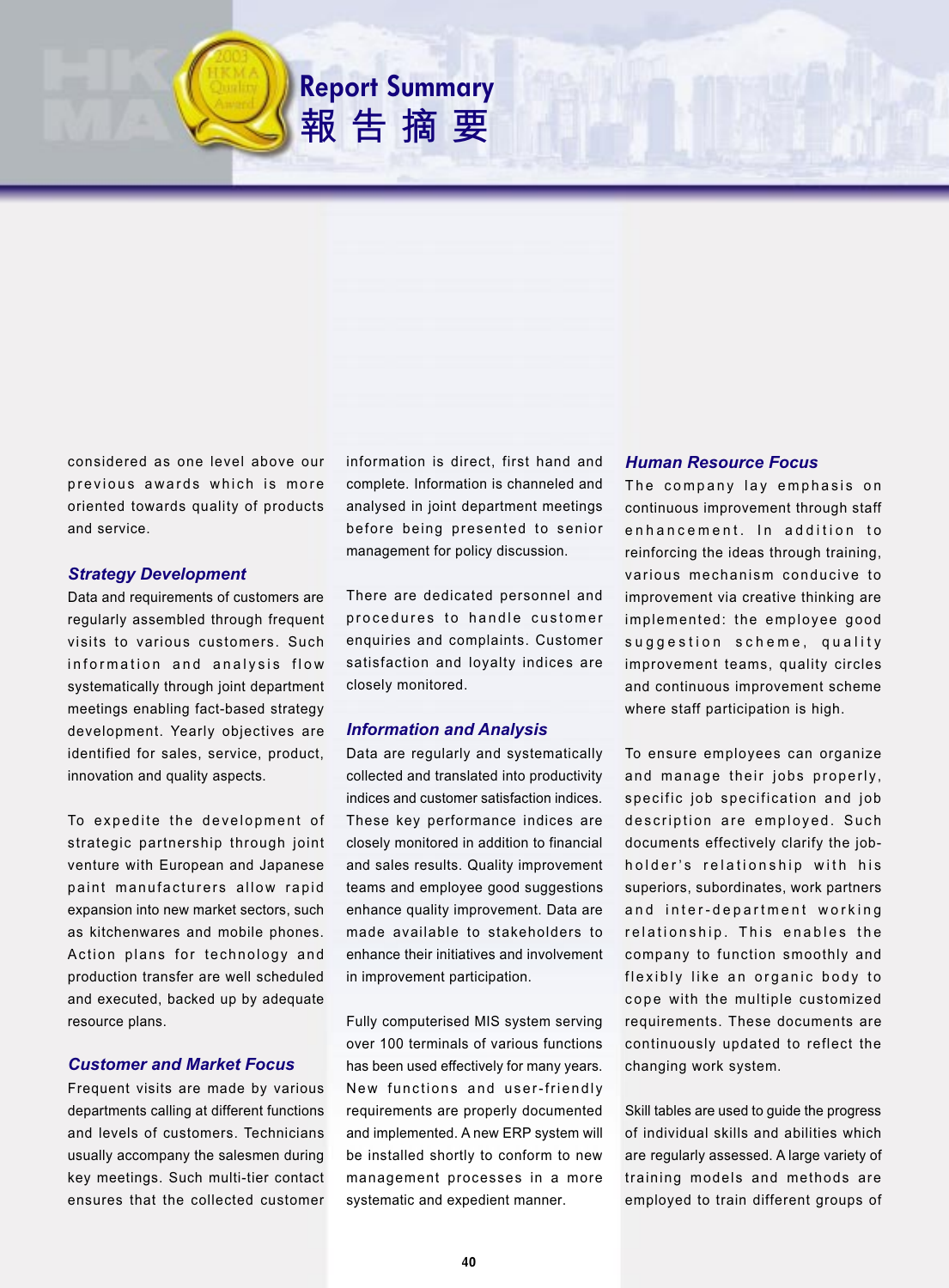employees. Knowledge sharing is open to other related departments. As a result, 85% of the employees made advancement in their job capabilities in 2002 and were awarded salary adjustments accordingly.

### *Process Management*

The design processes are clearly defined with the input requirement, sample trial and adjustment, and product confirmation. The key production and delivery processes are identified with explicit key performance requirements and are mapped clearly with the flow chart. The key performance indices are defined with in-process measurements which are closely monitored and tracked by departments responsible for their performance. A company-wide bonus scheme tied with the performance targets ensures all staff adopt a positive and co-operative attitude.

On the business side, the key contract review and approval process is clearly defined and depicted. This ensures that all committed contracts can be fulfilled despite special tailor-made requirements, and is at the same time, beneficial to the company. Key performance indices are used for control and improvement of the

process. Regular joint department meetings ensure smooth procedure and improvement of the business process.

**Report Summary**

報告摘要

Several key support processes are clearly identified to meet various customised requirements in time. These processes transcend several departments. By appointing the 'coordination department' for a specific process and resolving issues during joint department meetings, the support processes can meet all key requirements which are measured against performance indices.

### *Business Results*

Customer satisfaction targets and product / service targets valued by customers are met. Improvement trends are observed for most of these indicators. Customer loyalty index also shows steady improvement.

The company has successfully passed 16 customer quality audit in 2002. This includes a stringent two day audit from Motorola. By achieving comparatively high score against a major competitor, paint sales to the mobile phone industry have increased sharply. As a result, turnover of the joint venture company showed remarkable growth.

The company enjoys a dominant paint supplier position in the traditional core business of metal toy stoving enamel and pad printing inks. Profitability is relative to listed paint companies in Hong Kong, and is also benchmarked with some industry leaders in America, Europe and Japan.

Supported by various schemes and training, the participation rate and adoption rate of the good suggestion scheme is very high. This reflects that employees are highly involved in the improvement process leading to continuous improvement of the company.

On-time delivery, one of the most important performances valued by customers, is better than benchmarked and is highly appreciated by customers. In addition the company strategy of joint venture and technology transfer to move rapidly into new market has yielded high business growth and brought a new source of profit. These combined factors enable continuous increase in turnover and profit by the company despite the harsh and difficult business environment worldwide.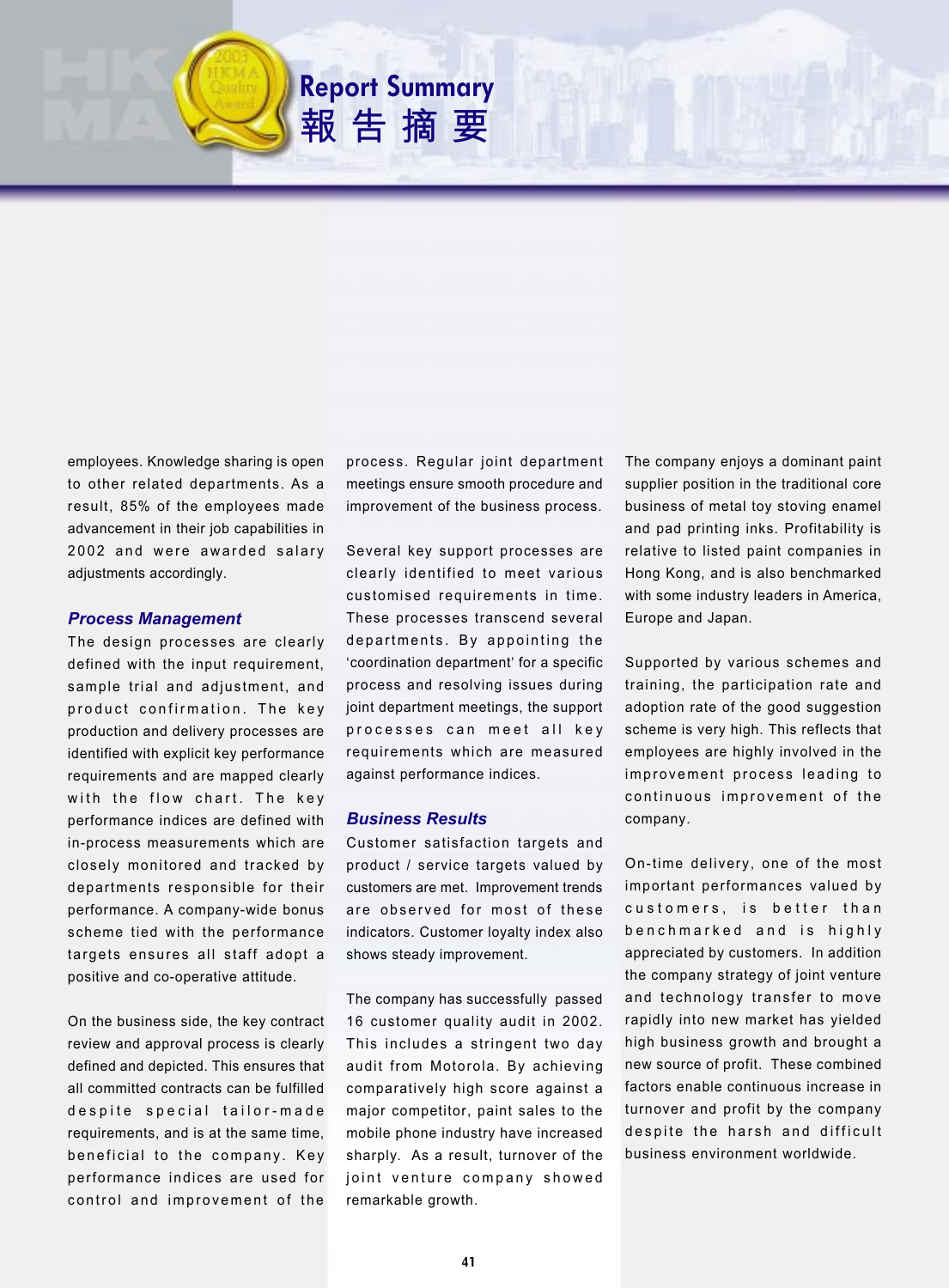萬輝塗料有限公司及位於深圳的生 產基地松輝化工有限公司專業提供 「量體訂浩」的工業塗料,滴用於 **廣泛的工業產品。客戶產品大部分 行銷歐美等先淮地區,故塗料質量** 必須達到世界頂級水平。為切合這 種需求,萬輝構建一個管理架構和 *體系,為客戶有效地提供迅捷、可* 靠、量體訂造的產品與服務。

萬輝自1986年成立,由幾位員工開始發 展到年為2.35億元,服務逾千客戶,包 括玩具、燈飾、電視機殼、手提電話等 行業。與其他量體訂造塗料製造商典範 比對, 萬輝在交貨期, 生產靈活性, 質 量可靠度及利潤率均樹立典範,並且不 斷尋求持續改進,角逐質量獎項是公司 改進手段之一。

### 領導才能

萬輝領導層有策略地為公司設計, 構建 和裝備, 使公司具備最大靈活度來滿足 客戶繁複的「量體訂造|要求。公司領導 層亦不斷調整領導模式,擴展業務知 識,以回應市場環境變化。各部門的經 理獲授權和鼓勵創新,實行經風險評估 的嶄新嘗試, 公司提供相關培訓和討論 坊等支援。

針對客戶非常重視的價值「迅捷、可 靠」,公司以簡潔鮮明的質量方針和使 命書向全體員工發佈,見附圖:

## 企業使命書

**Report Summary** 

報告摘要

提供"迅捷、可靠"的產品與服務, 滿足客戶"量體訂造"的需求, 取得 最佳利潤,照顧公司股東、員工、客 戶和社區的合理利益。

## 暂量方針

以合理的價格和成本, 及時提供達致 客戶要求的產品與服務。

讯捷和可靠的價值,藉著激勵和動員全 體員工來執行TOM來達致。萬輝通過不 斷培訓,傳遞「跨越邊界」、「內部客戶」 觀念,培養員工品格、成熟度等必要質 素來支援。公司亦構造不同渠道促進員 工持續改進。

角逐質量獎項亦是一個促進質量改進的 好機會。是次申請包含經營策略成份的 「鮑德里奇模式」質量獎,被公司視為往 昔集中注重產品和服務的進級。

#### 策略性規劃

市場和客戶資料經由頻密的訪問而累 集, 此等資訊有系統地經由不同的跨部 門會議整理分析, 形成建基事實的管理 體系,從而合理制訂營業、服務、產品 和開發質量目標。

為 加 強 業 務 擴 展 , 公 司 策 略 性 選 擇 與 歐、日等廠家合作,使用他們成熟的技 術和產品,迅捷佔有手機和廚具等塗料

市場,並為此作出周全的技術,承接計 劃和執行。

#### 顧客及市場焦點

公司各功能部門頻密出訪客戶的各階 層,關鍵的營業會議中技術部門派代 表參與,此等多層次接觸確保公司取 得直接並完整的客戶和市場資訊,再 通過跨部門會議分析過濾,呈交高層 作決策基礎。

公司專設人手, 按特設規程處理客戶查 詢和投訴。公司亦緊密紀錄和跟蹤客戶 滿意度和忠誠度。

## 資訊及分析

資料系統性收集和分析後,形成生為力 指數和客戶滿意度指數,加上營業和財 務彙報成績資料,由各責任部門統籌、 跟蹤和跟進,確保達致指標。公司倚賴 質量改進小組、品管圈和「員工好建議」 作持續改善,故上列資料指標亦向員工 展示,促進參與、刺激創意,提出創新 的改進建議。

公司設立有效運作,擁有百餘個終端的 MIS電腦管理系統多年。新功能及易於 使用的新要求在使用過程中均於紀錄和 實施。一個全新ERP電腦管理體系亦在 短期內投入使用,取得更完整、更便捷 的操作效果。

#### 人力資源焦點

公司著重人力改進來取得持續改善。除 通過長期培訓,加強意識和技能外,公